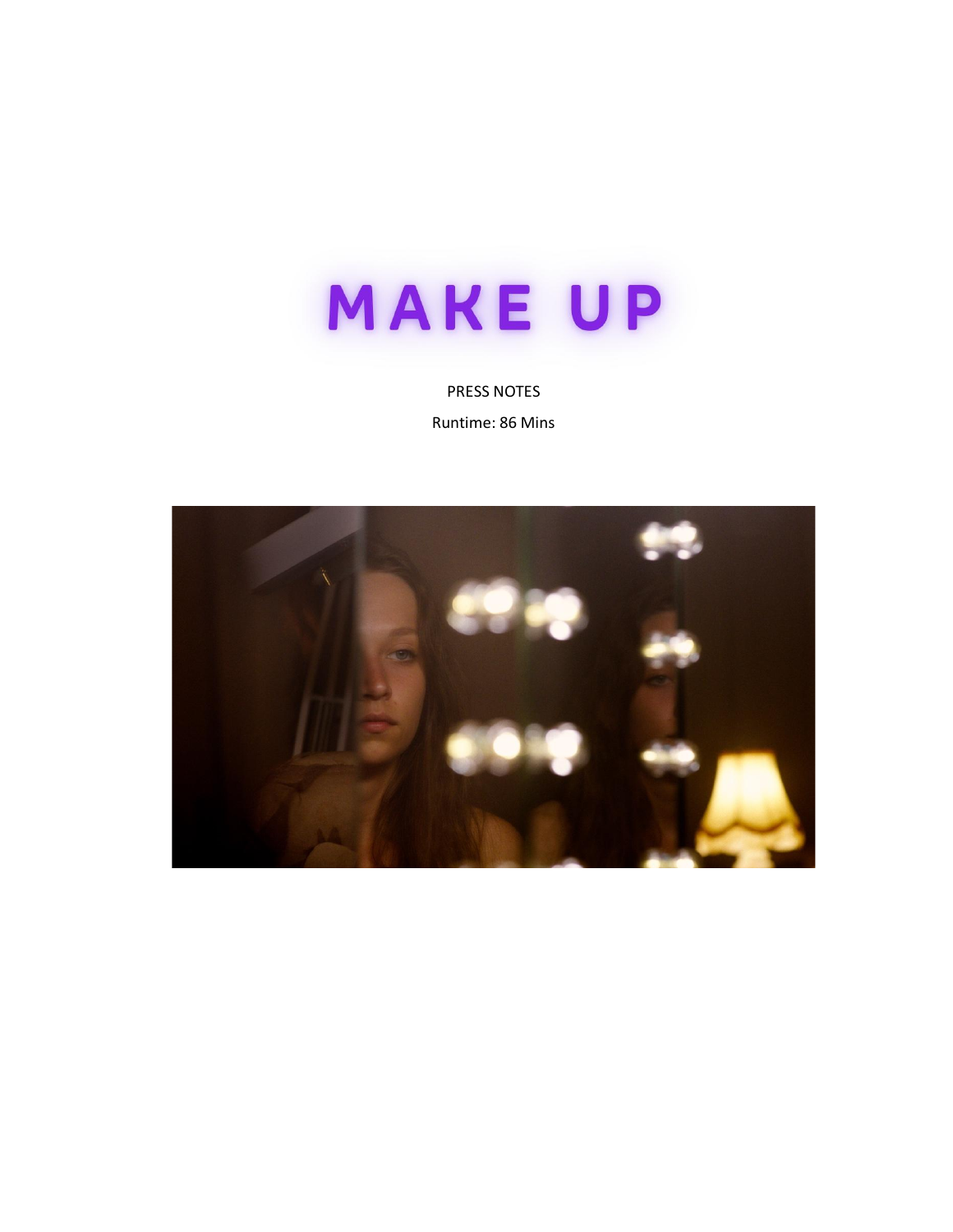# **CAST**

| Ruth                   | Molly Windsor        |
|------------------------|----------------------|
| Tom                    | Joseph Quinn         |
| Jade                   | Stefanie Martini     |
| Kai                    | Theo Barklem-Biggs   |
| <b>Shirley</b>         | Lisa Palfrey         |
| <b>Kippa</b>           | Elodie Wilton        |
| <b>Red Haired Girl</b> | Emma White           |
| April                  | Maureen Wild         |
| <b>Stephen</b>         | Derek Frood          |
| <b>Girl in Shower</b>  | <b>Rachel Palmer</b> |

## **THE FILMMAKERS**

| Directed by                    | Claire Oakley                                                                |
|--------------------------------|------------------------------------------------------------------------------|
| Written by                     | Claire Oakley                                                                |
| <b>Produced by</b>             | <b>Emily Morgan</b>                                                          |
| <b>Executive Producers</b>     | Paul Ashton, Mary Burke, Steve Jenkins, Zorana Piggott, Jim Reeve, Eva Yates |
| <b>Director of Photography</b> | Nick Cooke                                                                   |
| Editor                         | Sacha Szwarc                                                                 |
| <b>Casting Director</b>        | Olivia Scott-Webb                                                            |
| Composer                       | Ben Salisbury                                                                |
| <b>Line Producer</b>           | Filiz-Theres Erel                                                            |
| <b>Production Designer</b>     | Sofia Stocco                                                                 |
| <b>Costume Designer</b>        | <b>Holly Smart</b>                                                           |
| Hair & Make-Up Designer        | Adele Firth                                                                  |
| <b>Sound Designer</b>          | Ania Przygoda                                                                |
| <b>Production Sound Mixer</b>  | Sara Lima                                                                    |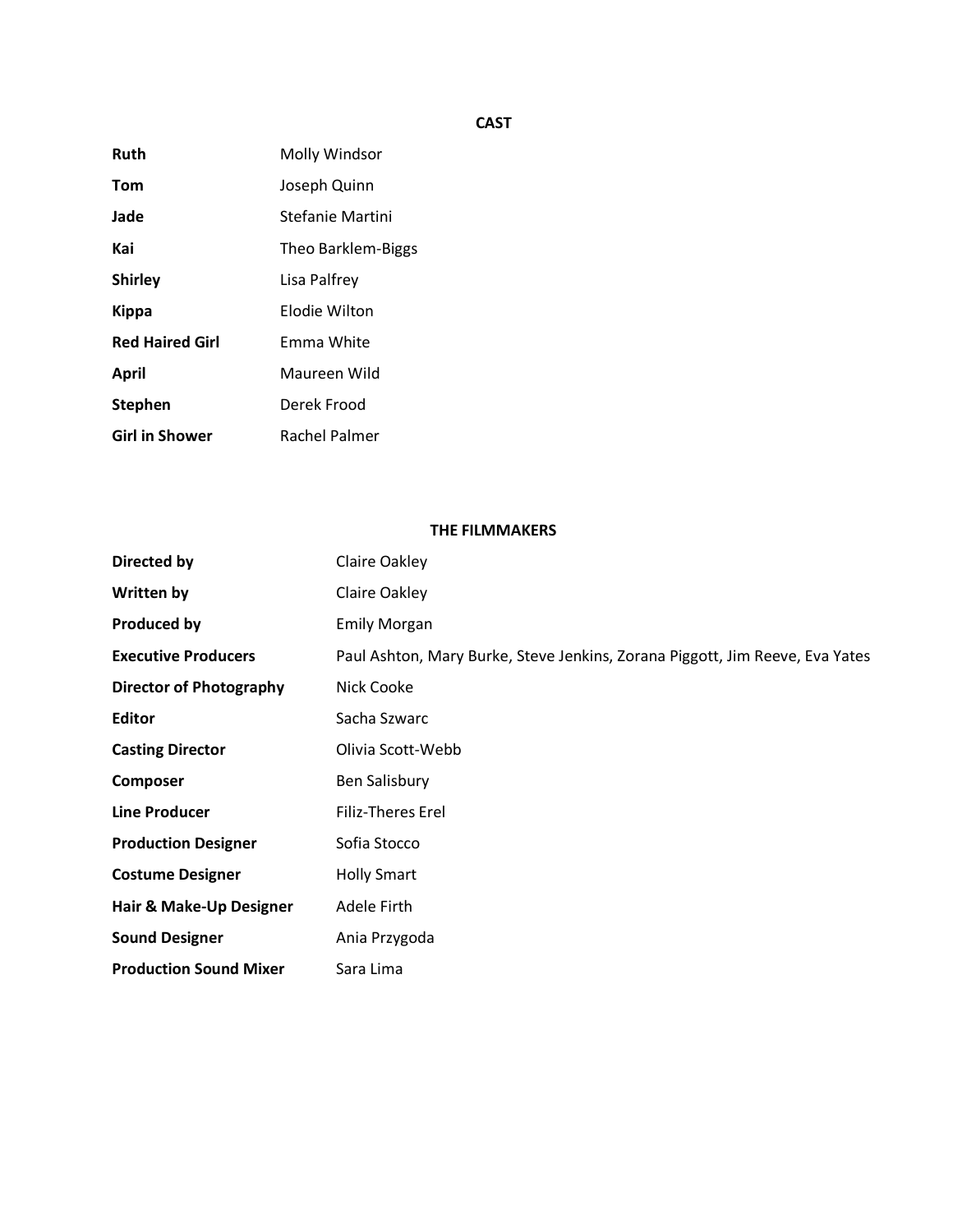#### **Logline**

After Ruth moves in with her boyfriend in a remote holiday park, tensions rise as she makes an unsettling discovery that lures her into a spiral of obsession.

#### Short Synopsis

When reserved teenager Ruth (Molly Windsor) finds a smeared lipstick stain on her boyfriend Tom's (Joseph Quinn) mirror and a strand of red hair on his T-shirt, a sense of unease creeps into their caravan. Refusing to confront Tom with the discovery, Ruth tries to find the mysterious red-haired girl. When she starts to work with the confident and vivacious Jade (Stefanie Martini), her scarlet nails and the hint of red in her hair amplifies Ruth's growing fixation. Ruth tries to keep her misgivings at bay but her haunting suspicions begin to feed an obsession that threatens her relationship with Tom. As a distance opens up between them, Ruth finds herself both intrigued and fearful of getting closer to Jade. Little does she know something entirely different from jealousy may be haunting her...

#### Long Synopsis (1057 words)

Ruth (Molly Windsor), a self-contained and sensitive 19-year-old, arrives at the secluded holiday park where her boyfriend, Tom (Joseph Quinn), is working. It is an eerily idyllic place – hundreds of identical mobile homes shielded from the sea by sweeping sand dunes. Ruth is met by the eccentric park manager, Shirley (Lisa Palfrey), who is surprised by her arrival, and shown to Tom's van by Kai (Theo Barklem-Biggs), a hostile park worker who happens to be Tom's best friend. When Tom eventually arrives, the couple reunite tenderly, excited to be moving in together for the first time.

Ruth sets about making the caravan feel more inviting but is disconcerted when she finds a lipstick mark on the mirror. She rubs it away but as she is folding Tom's T-shirts she finds strands of long red hair. Her mind reeling, Ruth strips Tom's bed and marches to the laundrette where she meets the confident and compelling Jade (Stefanie Martini), who lives and works on the park. Later, over dinner, a tense uncertainty simmers between Tom and Ruth, who keeps quiet about her discovery. He placates her worries by being sweet and romantic and encouraging her to ask Shirley for a job.

The next day, Ruth sees a red-haired girl speaking with another worker on the park. She follows her, glimpsing the girl's bright red fingernails, before losing her in the maze of caravans. When Ruth visits Shirley about the job, she asks after the red-haired girl, but Shirley denies there's any such person.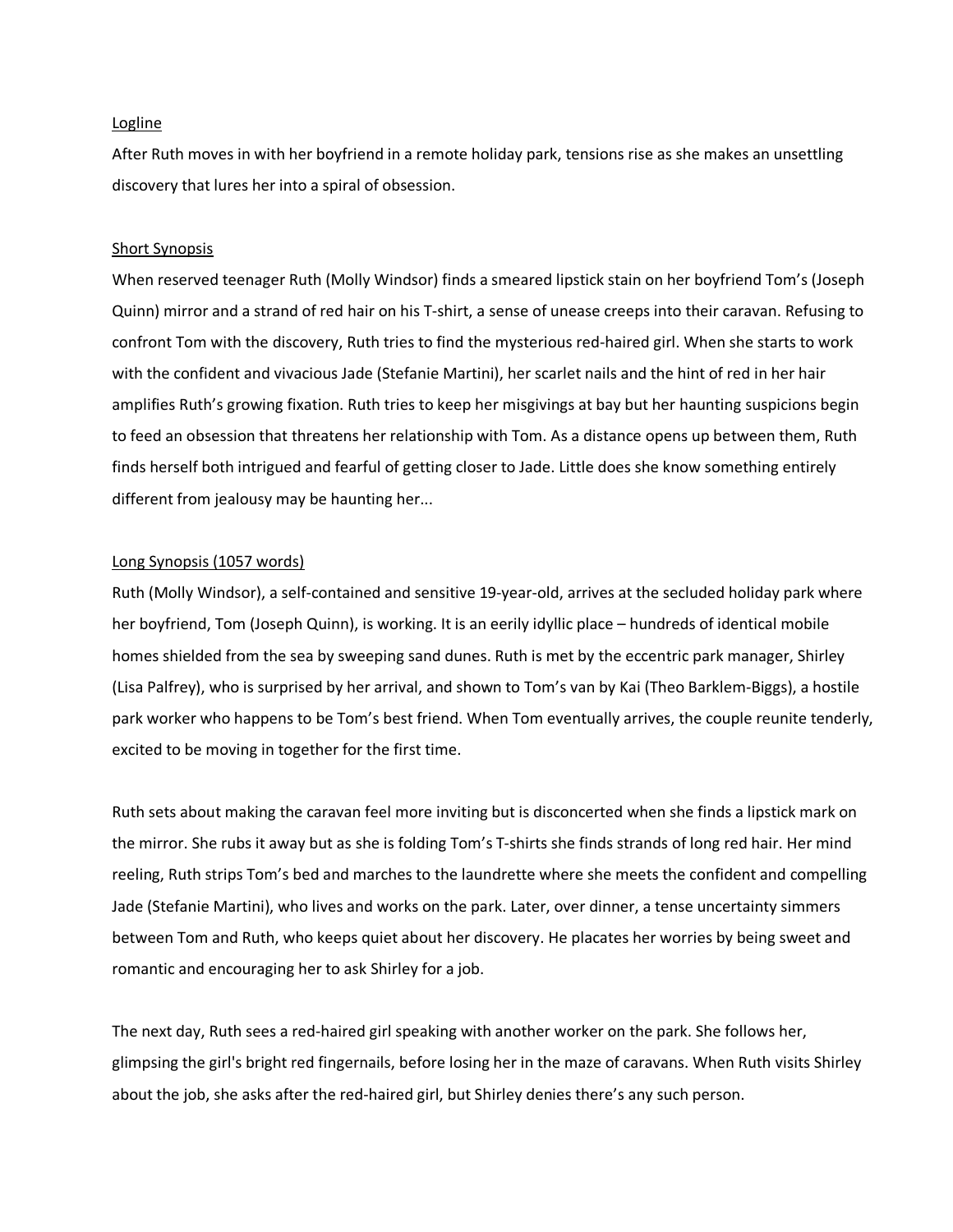Ruth sets to work, trying to shake off her anxious thoughts, and when she meets Jade again on a shift, she accepts her offer to have her nails painted to stop her from biting them. Jade's caravan is filled with beauty products and she has a large collection of wigs that fill one wall. Among them is a wig the same cut and colour of the red-haired girl. Ruth is suspicious of Jade but also intrigued.

Feeling empowered, Ruth returns home to Tom and tries to seduce him. But he doesn't approve of her new scarlet nails and is more interested in the flickering television. Later, Ruth is unable to sleep. She gets out of bed and begins to remove the nails but is disturbed by peculiar noises from underneath the caravan.

As time passes, Ruth's solitude and jealousy mingle with increasing intensity. Trying to ease her mind, she decides to venture into the sea with Kippa (Elodie Wilton), an 11-year-old girl who lives on the park. Ruth has never swum in the sea before and when the waves pull her out of her depth, she struggles to get back to shore.

Alone in the beach shower block, Ruth hears a nearby door creak open. Soon she starts to hear the sounds of love-making coming from a few cubicles down and, deeply uncomfortable, she rushes out of the block.

Ruth tries to find comfort in Tom but they end up in an argument and Tom storms off with Kai. With no one else to turn to, Ruth seeks out Jade. There in Jade's caravan, Ruth lets loose. But as she gets drunk and stoned, her eye is drawn to the red wig. She vomits in the toilet and, feeling somewhat better, returns to Jade, determined to act normal. Ruth and Jade dance together but when Ruth finds herself so close to Jade that they might kiss, she bolts.

Out in the dark, Ruth finds herself lost among plastic-covered caravans. Inside one of them she sees the redhaired girl rushing towards her. Terrified, Ruth runs home through the rain. The next morning Tom wakes Ruth and we sense that the distance between them is almost insurmountable.

When, one stormy night, an elderly woman goes missing, a search party is organised. Ruth searches alone, feeling increasingly vulnerable. She finds herself outside the van where she saw the red-haired girl and decides to go inside. The van is completely covered in plastic and while inside she sees the red-haired girl again, this time outside. Ruth gives chase and is led back to the beach showers. With feverish intensity, she is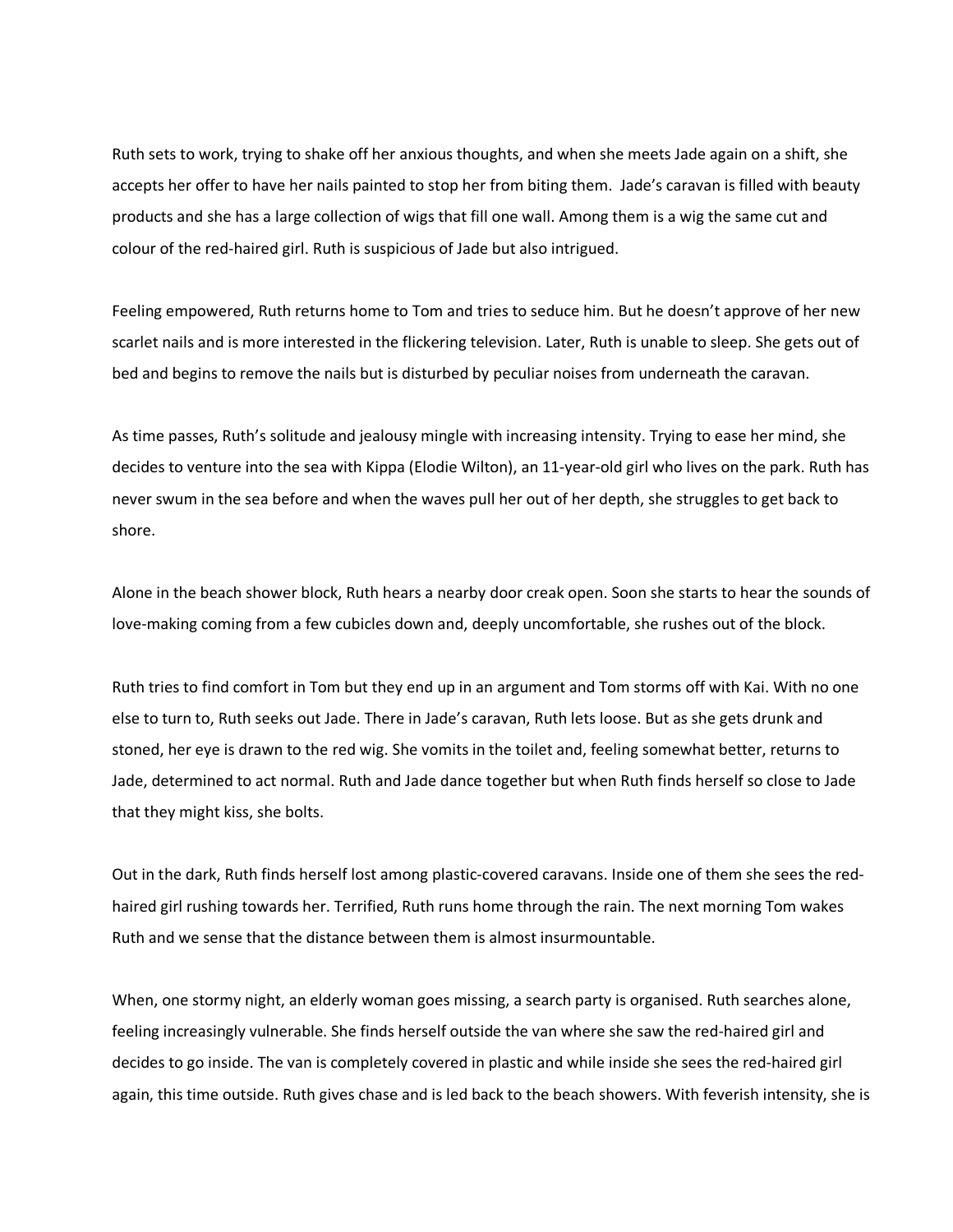compelled to recall what she saw in the cubicle when she was showering: two women having passionate sex red hair, red fingernails… the memory torments her and she flees the shower block.

Out in the dunes, Ruth finds the elderly woman. She escorts her back to the main office where the rest of the search party are gathering. Jade confronts Ruth about the night she fled from her caravan. Conscious they are being watched by Kai, Ruth cuts the conversation short and returns home, feeling tearful.

Confused and upset, Ruth stops working and won't leave the caravan. In an attempt to numb her feelings, she walks into the freezing sea. It is a rough day and the waves soon overpower her. Under the water she is haunted by visions of red hair. Terrified, she emerges, soaking, and finds her way onto the beach where a group including Tom, Kai and Jade are preparing a bonfire for a party later that night. Jade catches sight of the shivering Ruth and tries to warm her up. On seeing the two women together, Tom storms off.

Ruth chases after Tom and he confronts her about their faltering relationship. She can't respond when he tells her he loves her and infuriated, he leaves, locking her inside the caravan. When Ruth realises that she's trapped, she breaks out through a window and determinedly makes her way to Jade's van. But Jade isn't there. Ruth lets herself in, puts on Jade's makeup and claims the distinctive red wig as her own. She sets off for the party on the beach.

The party is thumping and Ruth makes her way, unrecognised, through the crowd until she reaches the middle of the throng. She searches for Jade and spots her walking into the dunes. Ruth follows after her and they share a moment before being interrupted by the bangs of fireworks. The pair leave the party together and head further into the darkened dunes where they share a night of passion.

The next morning, Ruth wakes in Jade's bed: free of her fears and no longer haunted by her desires.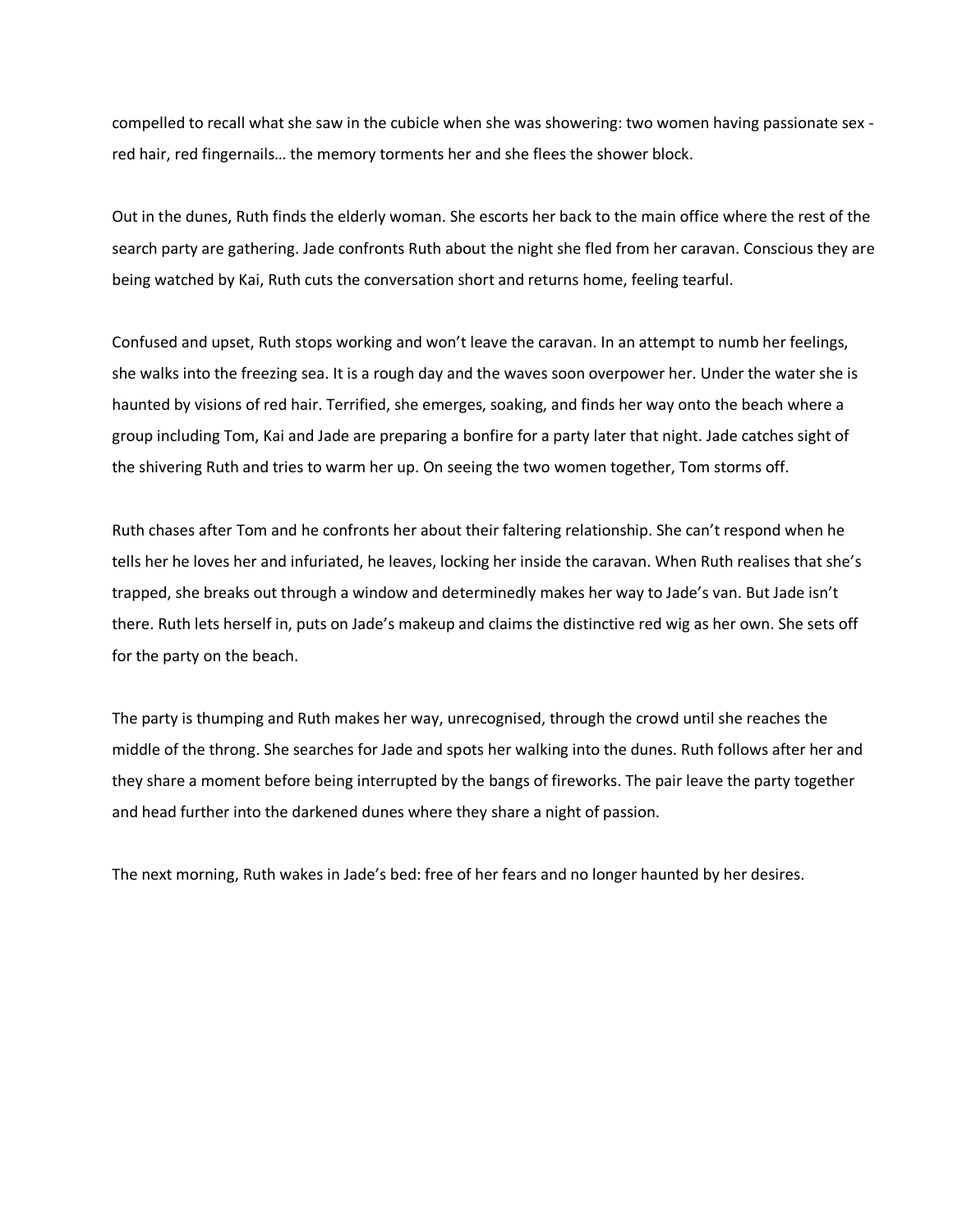

# **MAKEUP**

# *People make themselves up in relation to available versions of what it means to be a person.*

Liz Frost, *Young Women and the Body*

# The Seed of the Story

Claire Oakley's meditation on sexual awakening was inspired by a dream she had of following a woman through maze-like streets, never quite able to catch up with her. The vision stayed with Oakley and she wrote the idea into a short film entitled *Bright Shadow*. On pitching the short back in 2013, Oakley was surprised to discover that the material was interpreted by others as a story about lesbian longing and desire. This revelation intrigued Oakley: "I became interested in the idea of someone who is unable to interpret their own desires and who has to delve into their unconscious in order to discover who they really are*.*"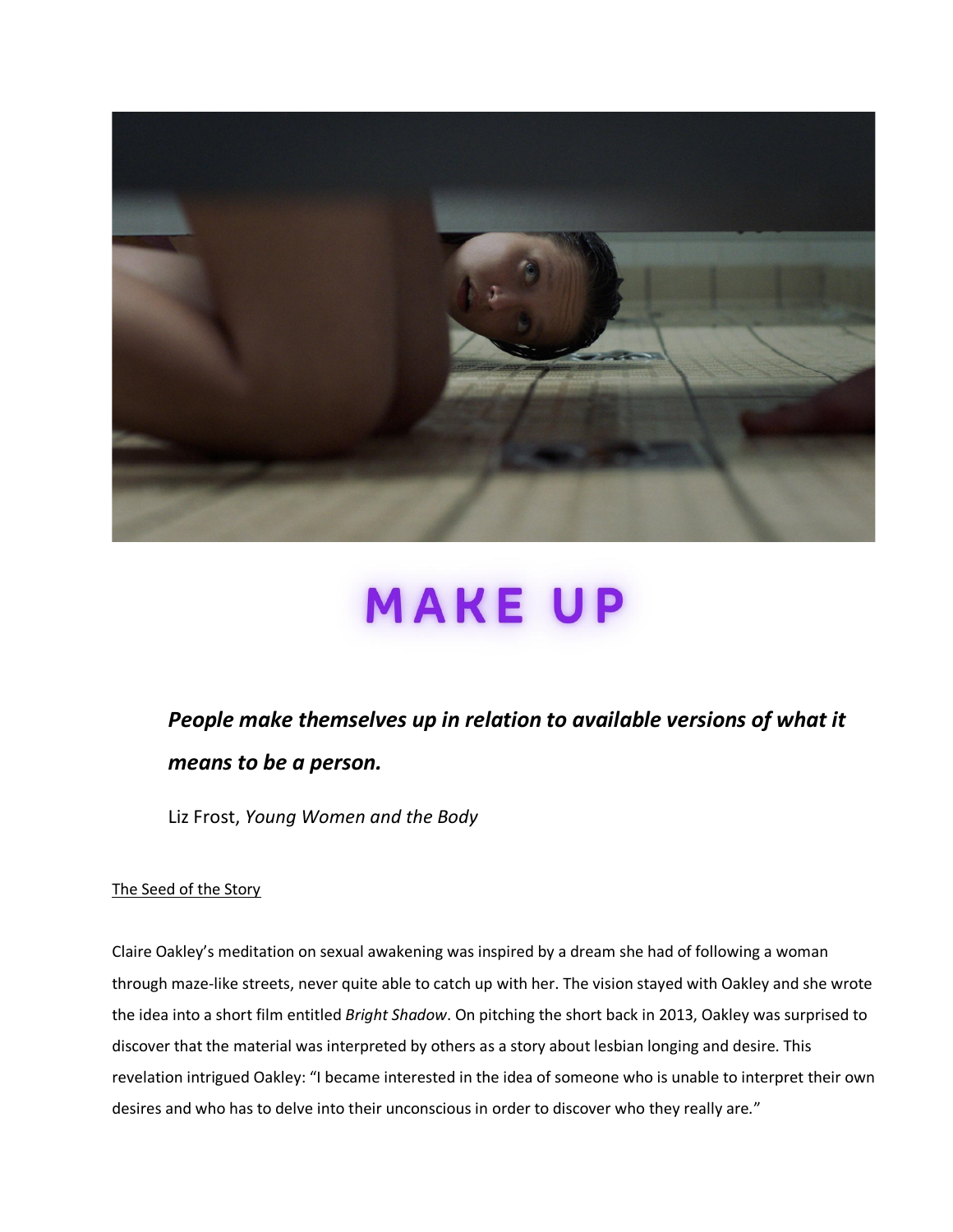Oakley read about the confusion and uncertainty experienced by a lot of young women around identity and sexuality and was intrigued by the idea that girls are encouraged to contain and control their appetites and bury their sexual desires. "I can't help but think of myself and younger versions of myself, me in my teens and twenties," she says. "I wanted to write something for anyone who has surprised themselves with feelings that they didn't think belonged to them or anyone who has wanted something they didn't think they should want".

Oakley was particularly interested in the damage this repression might have on a teenager's burgeoning identity and wondered what would happen if these desires might, uncannily, find another way of expressing themselves.

# *The uncanny is nothing new or foreign, but something familiar and old-established in the mind that has been estranged only by the process of repression.*

Sigmund Freud, *The Uncanny*

Oakley chose MAKE UP as the title because it means a lot of different things: it references the makeup in the film (the nails, the lipstick on the mirror), it hints at the couple and whether they will make up or break up, it talks to the psychological side of things, is Ruth making things up? And it references the self-discovery story, how we make ourselves up.

# Use of Genre

"My films tend to be about things you can't quite put your finger on, about feelings that are inexplicable but that everyone knows well," says Oakley. "To express these feelings sometimes you have to step into the surreal."

Oakley used genre elements to create an experience that recaptured the tensions and terrors of being a teenager haunted by irrational, unconscious desires. It was important to Oakley to feel Ruth's apprehension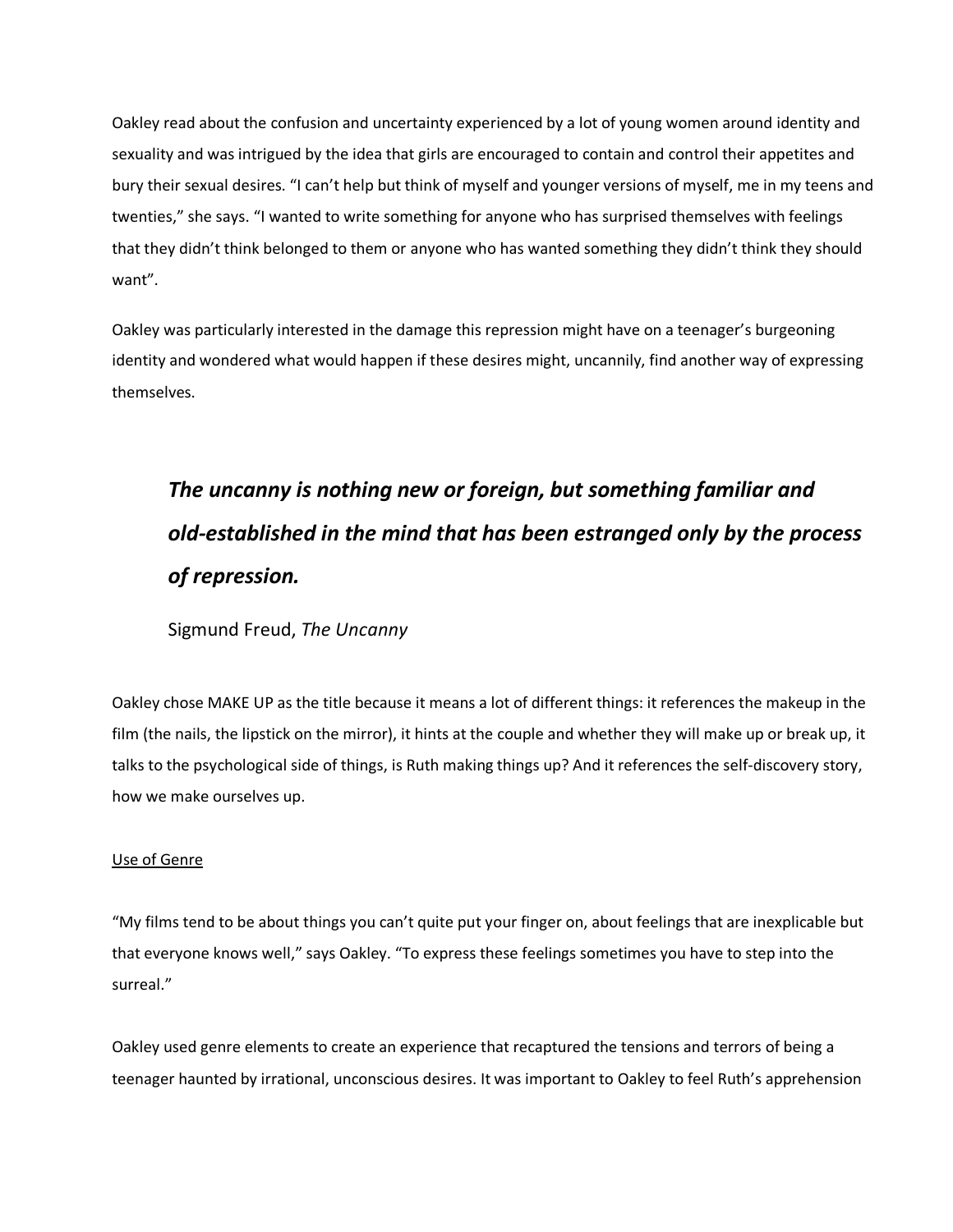and anxiety, her vulnerability and claustrophobia, and for the audience to be as disturbed as she is by her surroundings.

"There are a few jumps and scares, but I was more interested in creating a disquieting tension," says Oakley, who used carefully composed shots and detailed sound design to create atmosphere. "I wanted it to be a weirdly alluring, gripping experience where you have the constant feeling that something is coming for Ruth. For me the tools of genre were ways in which to get further inside Ruth's head and to see her fears and desires".

# Location

Oakley uses setting as a key source of inspiration for her work. While she was writing she spent time photographing caravan parks and speaking to residents, and wrote drafts of the script while staying on site. "Wandering around the parks at night, I noticed there were plenty of opportunities to use the place in a thrilling and creepy way – for instance, the architecture can be used like a maze," she says. "A caravan park has the capacity to be both dream and nightmare, with only a flimsy plastic wall as the line between the two."

But the caravan park isn't just a place you can get lost in. "It has great thematic value," says Oakley, who wanted to use the caravan park's repetitive, homogeneous architecture to contrast with the wildness of the sea and dunes. "We meet Ruth at the most important moment of her life so far. She has to make the choice between living a fake, prefabricated life or a free life in accordance with her desires. This was a big part of the storytelling for me, to be able to show Ruth's decision visually in the surroundings".

*All the most interesting things in the world take place where the sea meets the land and you're between those two states of mind. On that border zone, you're neither one nor the other, you're both'.* 

J G Ballard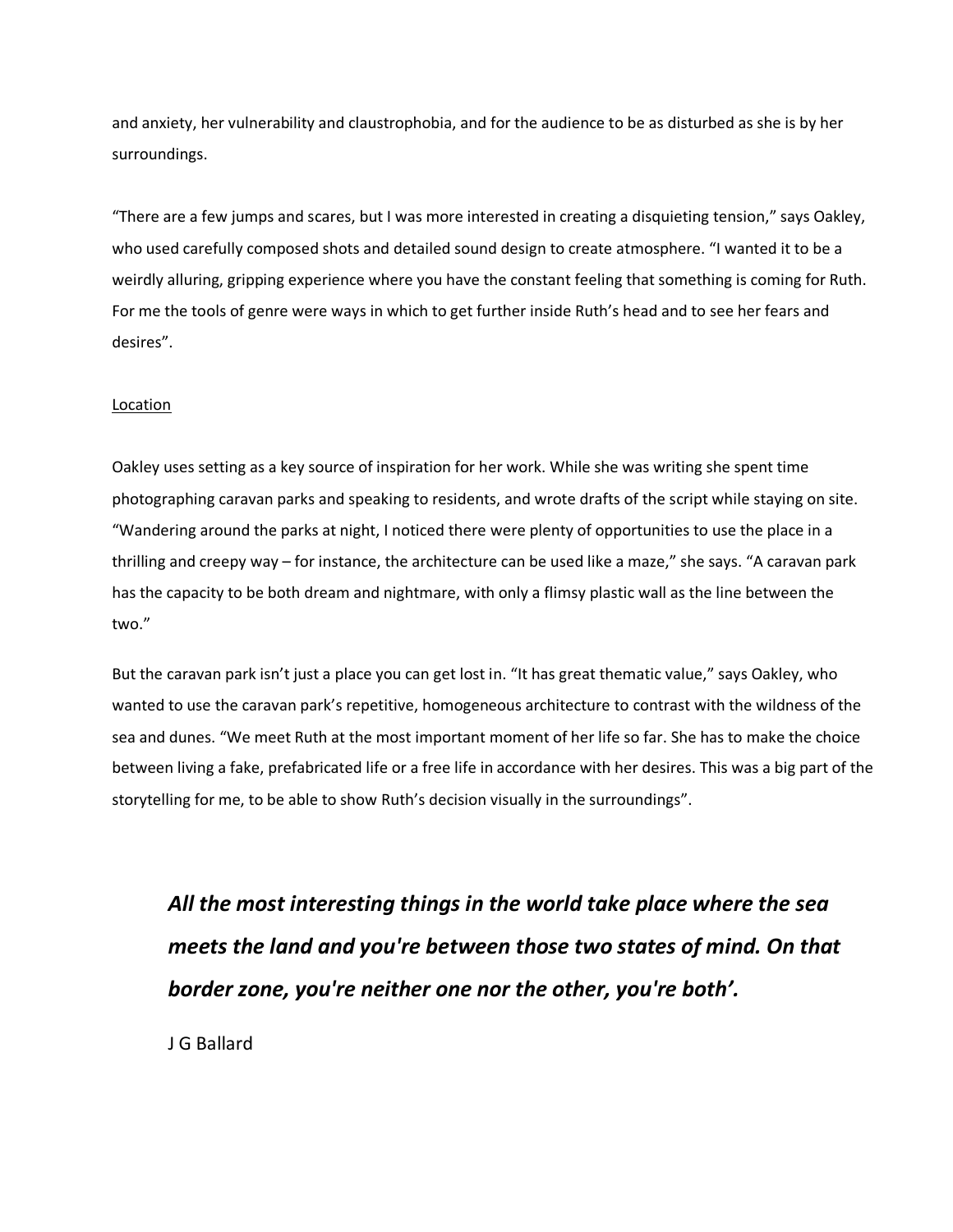Producer Emily Morgan and Oakley visited every coastal caravan park in the West Country while looking for the right location. "Ridiculously, the park we ended up shooting on was the very first park we visited," says Morgan.

The 30-strong British crew set up camp on the holiday park on the north coast of Cornwall, living during the shoot in rows of cabins with views over six miles of dunes and sea. The cabins doubled up as the production office, edit suites and prop stores, with the onsite nightclub ("The Dynamite Club") transformed into a soundstage with a reconstructed caravan in the middle of it.

"It felt like we were all away on camp,'' says Morgan. "The enthusiasm from the crew and the park staff was astonishing, there was a clarity and passion that is often muddied on bigger-budget films. With a low budget there is always an extra mile to go, but it's nothing when everyone wants to do it."

## Casting

Casting director Olivia Scott-Webb started the casting process about a year before the shoot, "Ruth is a vulnerable lead, and her performance needed to be open, honest and unaffected," says Scott-Webb, who suggested Molly Windsor after reading an early draft of the script. "She had just been in BBC One's "Three Girls", which she went on to win a Bafta for during the shoot, and I knew Claire would love her."

"Molly's audition embodied all the contradictions of a teenage girl: she was playful and serious, honest and secretive, self-conscious and bold," says Oakley. "Her self-tape was mesmerising, and when we met in person I was amazed at her maturity and the depth of her observations."

For the other characters, the line between strength and vulnerability is similarly thin, and Oakley looked for sensitive performances with a sense of ambiguity. "When we auditioned, I kept my eye out for performances with some kind of contradiction at their heart, where I could see the opposite of what was being performed," says Oakley. "For instance, with Stefanie Martini, she gave this confident, almost brazen performance and yet you could feel that this character was struggling, that her confidence was a front for a much more sensitive person".

#### Visual References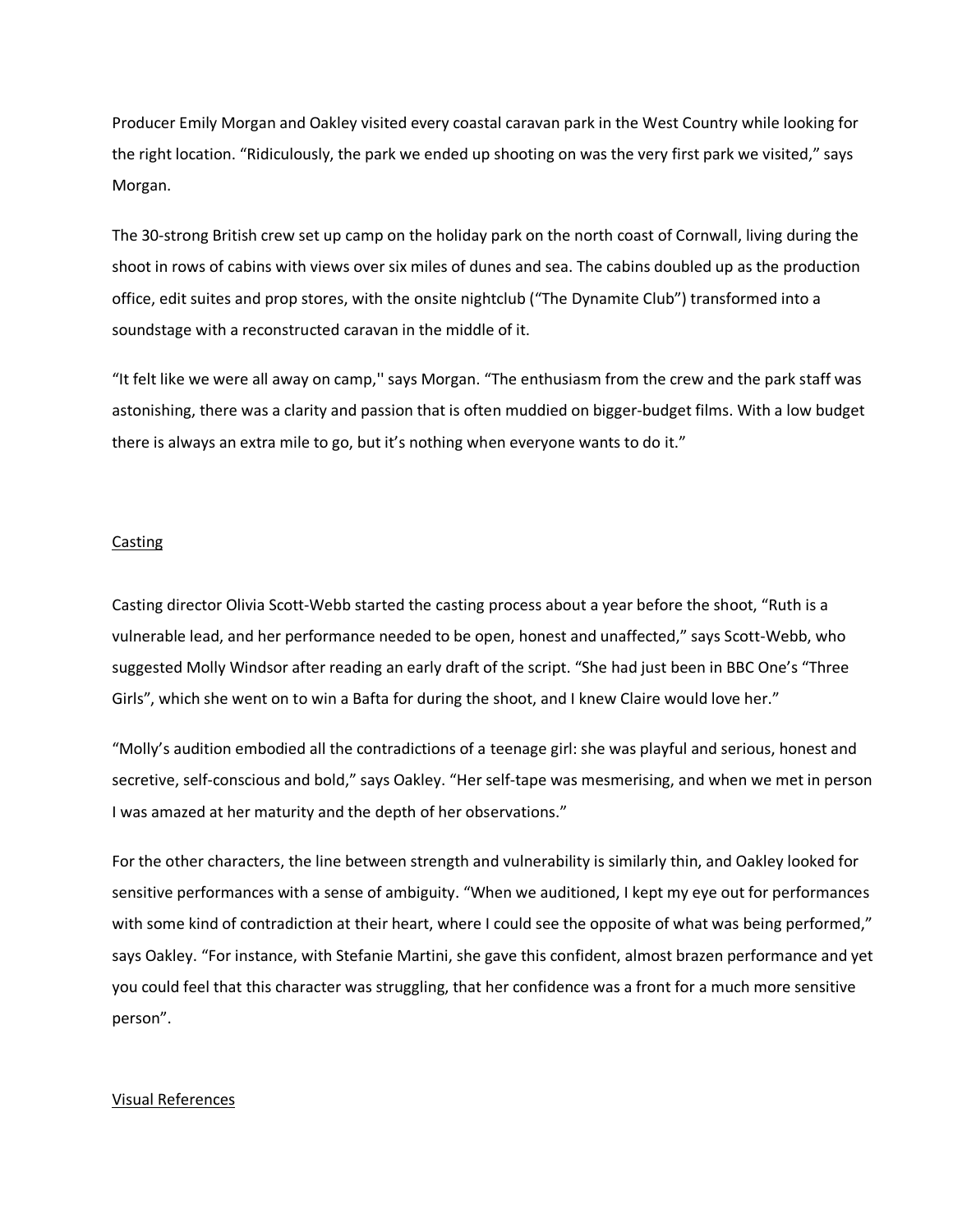Oakley's references for the film were almost exclusively pictures by American photographer Todd Hido. "They have this thick atmosphere that I was interested in," says Oakley, "and they are strange and minimal and suburban. It felt exactly right for the world I wanted to create."

Production designer Sofia Stocco adds that they worked hard with the existing location to create the sense that "something is ever so slightly off, but you can't quite put your finger on what that is…".

Austrian painter Maria Lassnig also served as a reference for Oakley, so much so that her "Self Portrait Under Plastic" informed the story, inspiring the film's plastic-covered vans. "There was something about that sort of suffocation and repression that really stayed with me," says Oakley.



Maria Lassnig, "Self Portrait Under Plastic" (1972)

Oakley and director of photography Nick Cooke used Jessica Hausner's 2004 film "Hotel" as a touchstone. Cooke notes that they were especially inspired by the way Hausner uses the hotel "as a very simple but effective labyrinth".

Oakley's acute perception of the struggles of teenagers is expressed visually throughout the film*.* **"**I wanted to eroticise the make-up, the nails, the wig, and make them feel exciting and dangerous," she says of the motifs in the film. She sought consciously to use stereotyped representations of femininity to "see how they feel when we wear them. They can be confining and claustrophobic and at the same time empowering and liberating."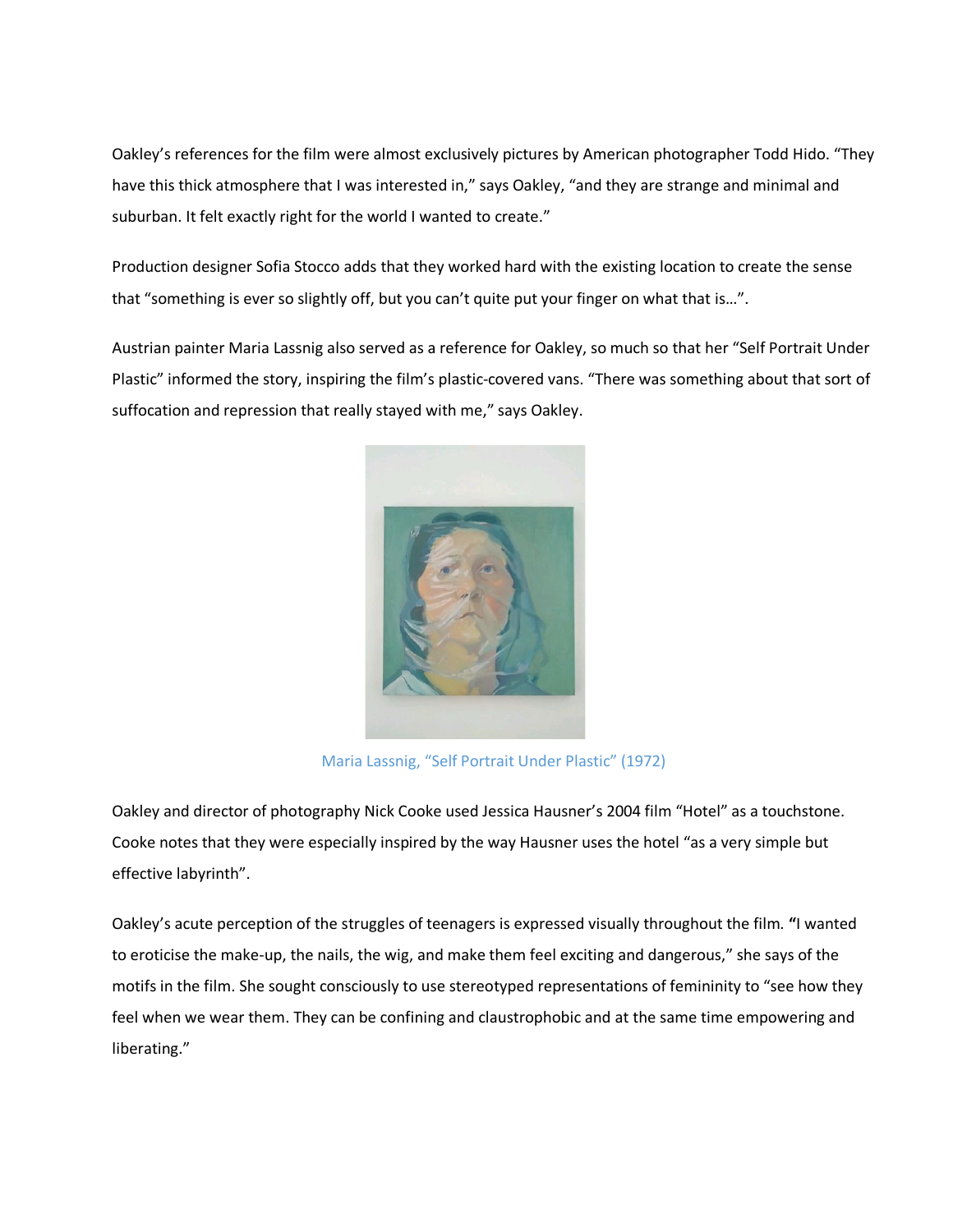#### The shoot

The main challenge of the shoot was the British weather. With the majority of scenes being exterior and over a third of the film being shot at night, the crew had to be flexible enough to switch scenes depending on the weather. The small set build enabled some scenes to be shot inside but everything else was on location.

The caravan park pool was also used as a set, enabling the crew to safely achieve the underwater shots that were needed and couldn't be shot in the open sea.

The filmmakers collaborated with Falmouth University to offer a student training programme. "We had trainees in every single department," says line producer Filiz-Theres Erel, "and we had five days where students came, and we showed them around the set and they had talks from each of the heads of department."

The crew on the film was 50:50 in terms of gender. Of the 12 heads of department, eight were female.

#### Music + Sound

Oakley worked with acclaimed "Ex-Machina" and "Annihilation" composer Ben Salisbury on the subtly effective score. "We used a waterphone as our key instrument,'' says Oakley. "It was invented in the late 1960s and used in 1970s horror movies. It makes a kind of unhinged whale song and has been successfully used to communicate with orcas off the coast of Canada."

"We wanted the music and the sound design to really coexist so even down to the instruments I chose, I wanted it to feel like they could almost be in place in the world," says Salisbury. "The waterphone sounds like it could be made by the wind, and it's the same with these low, rumbling wood-winds which sound like they could almost be pipes or low rumbles coming from the weather."

Ben also used Tibetan bowls, flutes and organs whose sounds he distorted. "There's a sort of organ sound that comes in at the end that was actually made out of a bowed dulcimer put through various effects. And a lot of the low rumbling sounds are actually low flutes pitched down. In 'Make Up', 95 per cent of the music is just part of the atmosphere of the film."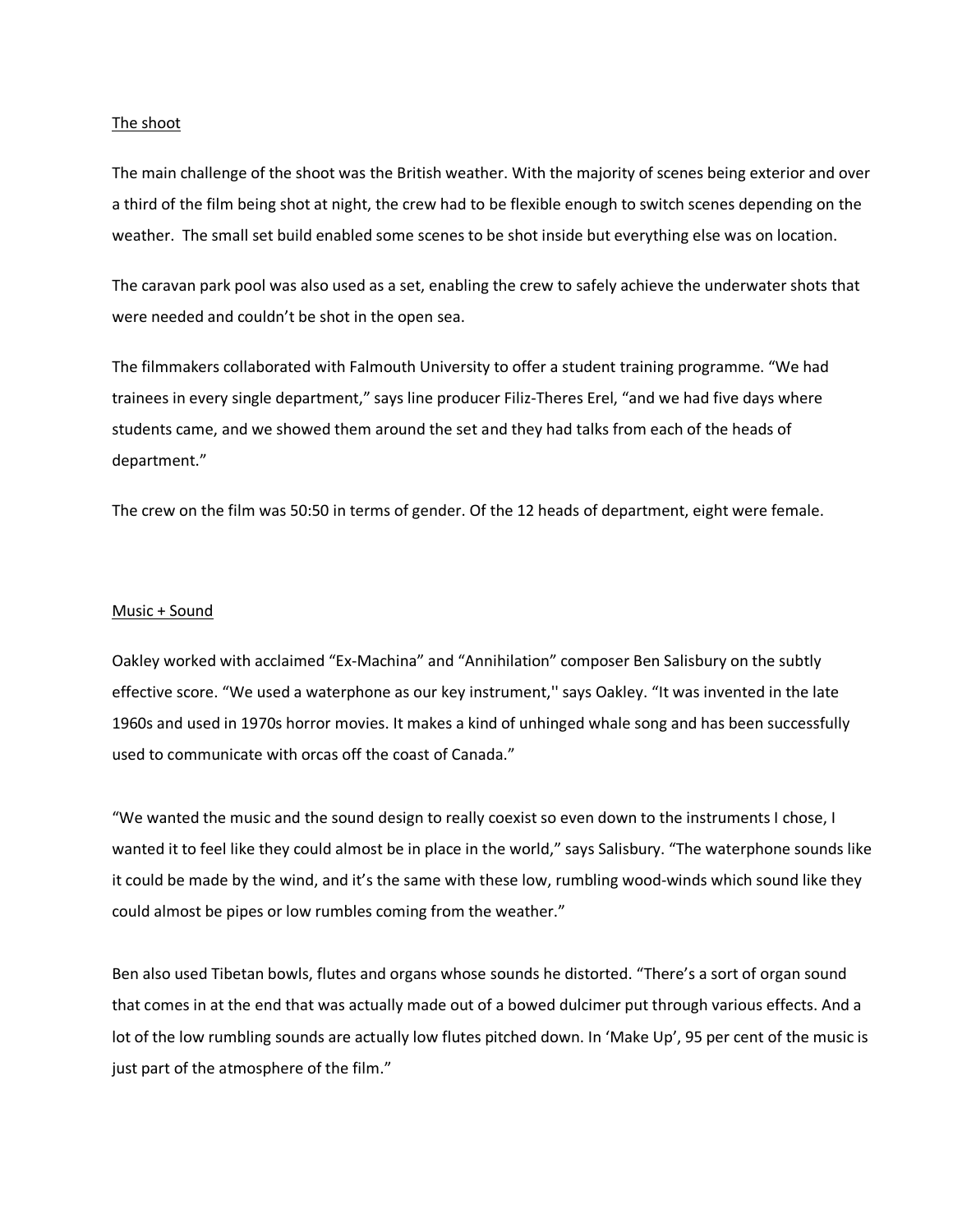"Make Up" invites us to become immersed in Ruth's psyche and follow her down the rabbit-hole of her subconscious. Editor Sacha Szwarc notes that they worked on "bringing in sound design early on in the editing process". Sound designer Ania Przygoda supplied Oakley and Szwarc with a palette of sounds, some of which she'd recorded on location. "We talked about starting off with sounds that are quite realistic," says Przygoda, "and then, as the film progresses, going more into Ruth's internal world."

The location also fed into the creation of this soundscape - sometimes unexpectedly so. Sara Lima, sound mixer, and Darryl Peat, boom operator, found the wind to be stronger than expected on set and decided they could use it to their advantage, such that "the wind became almost like a character in the film."



# About the cast

# **MOLLY WINDSOR (RUTH)**

Molly won the 2018 Bafta award for Leading Actress for her performance in BBC One mini-series "Three Girls", directed by Philippa Lowthorpe and also starring Maxine Peake.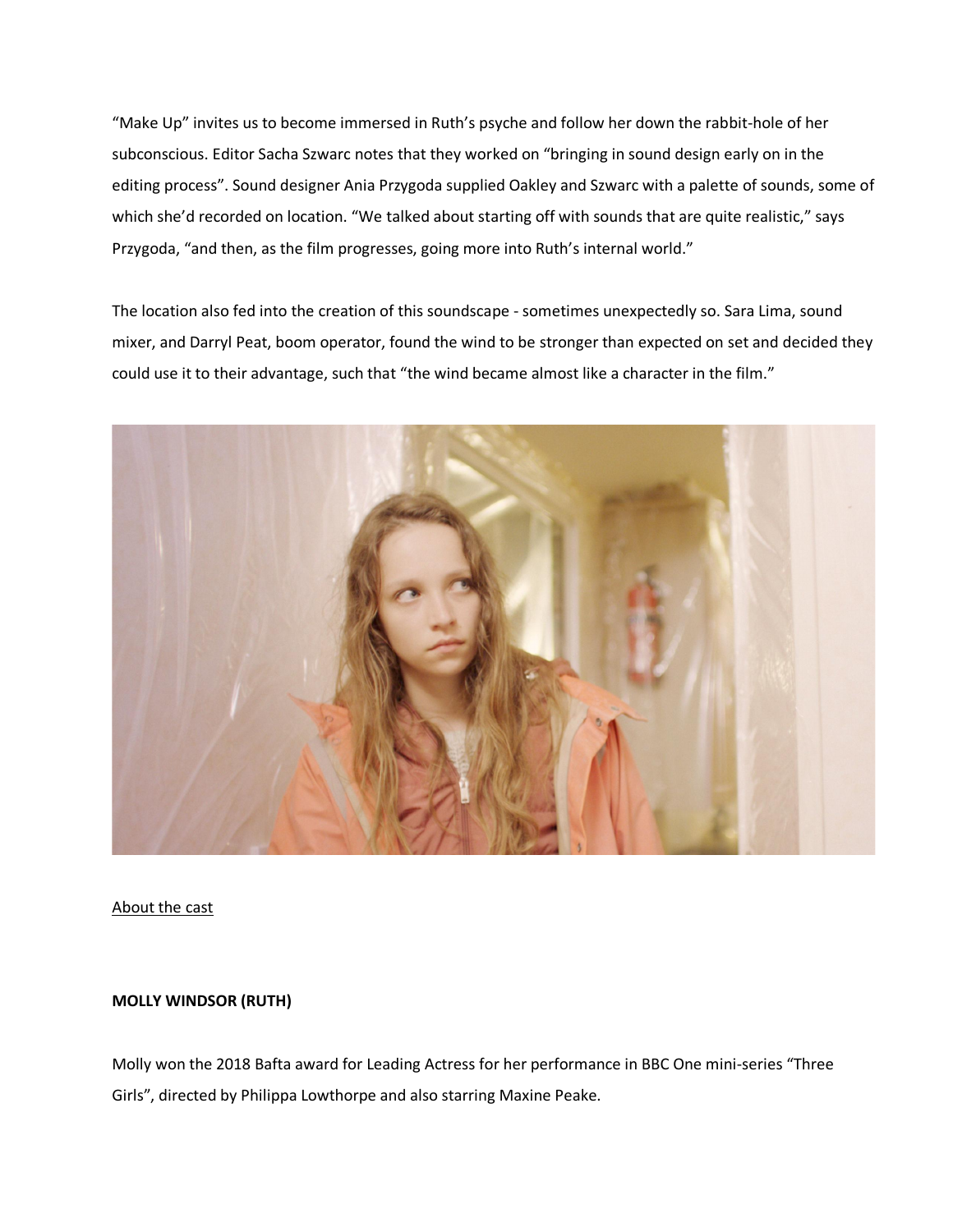She is one of the 2017 Bafta Breakthrough Brits, and last year's Screen International Stars of Tomorrow. She hails from Nottingham and participated in the city's Actors Studio.

Molly starred as Hilde in Ibsen's "The Lady from the Sea" at the Print Room in Notting Hill and took a leading role in the four-part ITV series "Cheat" opposite Katherine Kelly. Other recent credits include independent film "The Runaways" in which she plays the lead opposite Mark Addy. Now 22, she took her first leading role at the age of 11, in the Bafta-winning "The Unloved" directed by Samantha Morton. Her other credits include feature films "When the Lights Went Out" and "Oranges & Sunshine".

Molly will next be seen opposite Martin Compston and Laura Fraser in the UKTV crime drama, "Traces."

# **JOSEPH QUINN (TOM)**

Joseph Quinn will next be seen in HBO's "Catherine the Great" playing the role of Prince Paul, opposite Helen Mirren and Jason Clarke.

His previous television credits include BBC's "Dickensian", HBO's "Game of Thrones", BBC and Starz' "Howards End", adapted by Kenneth Lonergan, and most recently in the role of Enjolras in the BBC's adaptation of "Les Misérables" alongside Dominic West and David Oyelowo.

His stage work includes starring opposite Olivia Colman and Olivia Williams in "Mosquitoes" at the National Theatre, directed by Rufus Norris.

He was named as one of the Evening Standard's Rising Acting Stars in 2017 and as a Screen International Star of Tomorrow in 2018.

# **STEFANIE MARTINI (JADE)**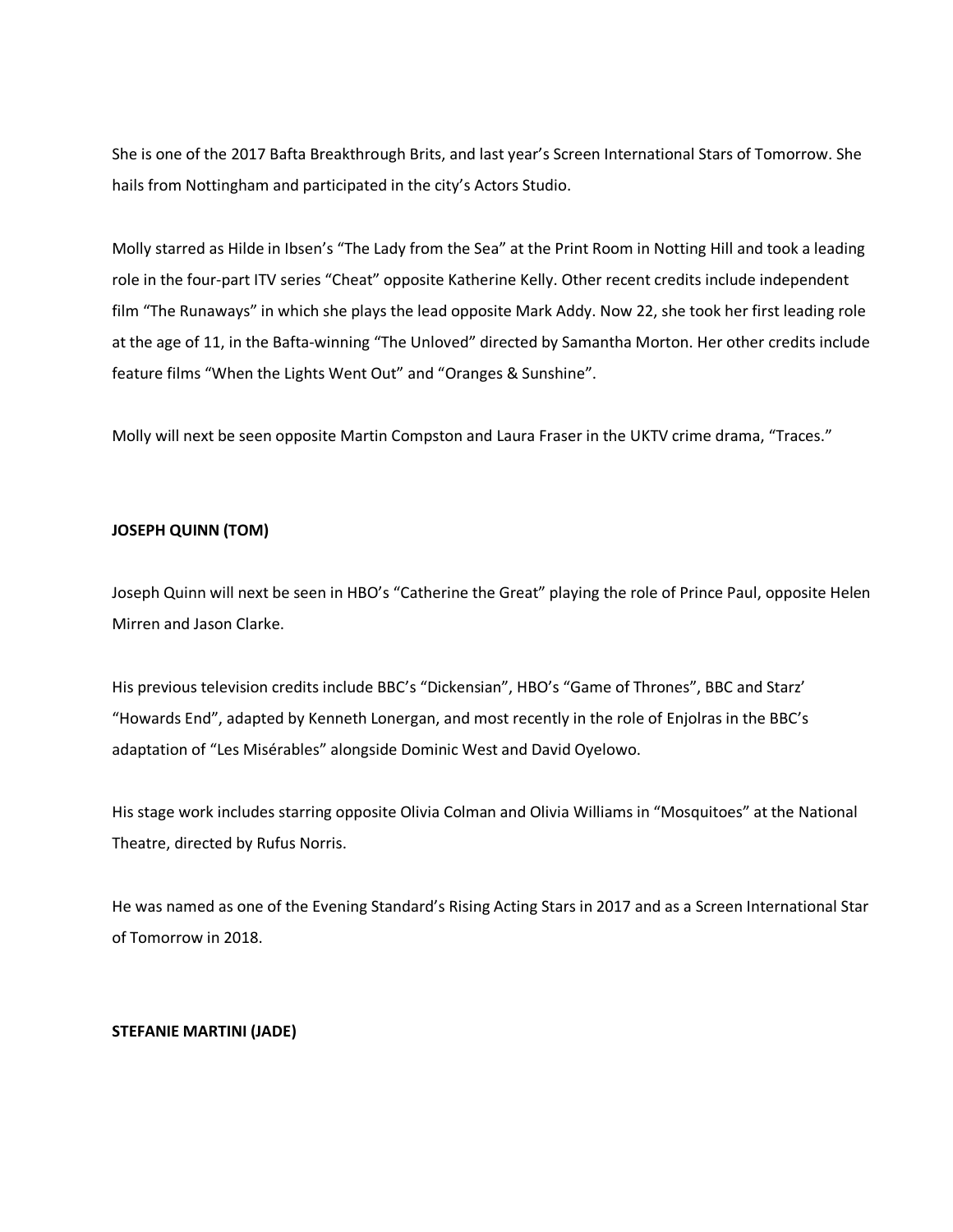Stefanie Martini is from North Somerset and graduated from Rada in 2015. Her TV credits have included the lead in Julian Fellowes' ITV drama "Dr Thorne", playing Mary Thorne opposite Tom Hollander. She also played Lady Ey in "Emerald City" for NBC, and the young Jane Tennison in "Prime Suspect 1973" (ITV).

Stefanie's feature film credits include "Crooked House", in which she starred alongside Glenn Close, Gillian Anderson and Max Irons, and "Hurricane", directed by David Blair.

# **THEO BARKLEM-BIGGS (KAI)**

Theo's recent credits include BBC2 comedy "White Gold", new ITV drama "Cleaning Up" alongside Sheridan Smith and "Carnival Row" for Amazon.

He starred in the feature film "Farming", playing the role of Scum in director Adewale Akinnuoye-Agbaje's debut, and was also seen in hit comedy feature "The Festival", directed by Iain Morris. Other recent film credits include the role of Watson in feature film "Journey's End" alongside Sam Claflin and Asa Butterfield.

In TV, Theo has played leading roles in Bafta-nominated mini-series "Our World War", BBC3 sci-fi mystery drama "Tatau", Bafta-winning series "The Fades" (BBC) and Bafta-nominated drama "Silk" (BBC) among others.

Theo will next be seen playing the co-lead role of Ricky opposite Samson Kayo in the comedy "Sliced".

# **LISA PALFREY (SHIRLEY)**

Lisa Palfrey recently starred in the returning role of Cynthia in hit Netflix comedy "Sex Education", directed by Ben Taylor.

In 2018, she played the role of Big Mama in the West End production of "Cat on a Hot Tin Roof", alongside Jack O'Connell, Sienna Miller and Colm Meaney. She also starred in Jack Thorne's "Junkyard" and on screen in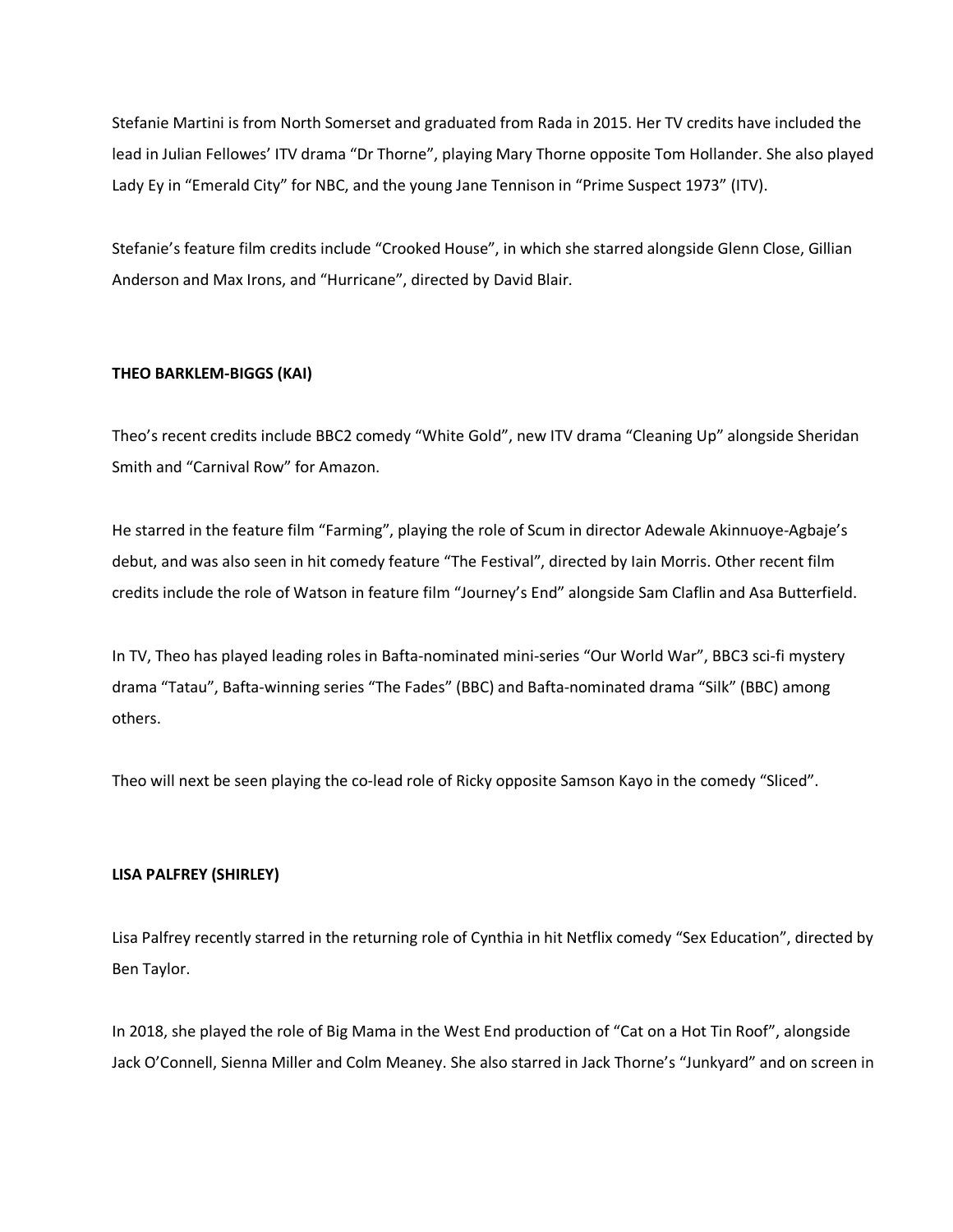leading roles in "Hinterland" for the Fiction Factory, "The Bastard Executioner" for Fox 21, BBC hit crime thriller "Line of Duty" and Christopher Guest's "Family Tree" for HBO and BBC.

Lisa is also known for playing the role of Maureen in Golden Globe-nominated feature film "Pride", directed by Matthew Warchus. She will next be seen in the ITV drama "Wild Bill", opposite Rob Lowe. About the crew

## **CLAIRE OAKLEY (DIRECTOR / WRITER)**

"Make Up" is Claire Oakley's debut feature. Her four short films have played at more than 50 festivals worldwide and have been awarded multiple prizes. Her previous work also includes a short documentary about soprano Pumeza Matshikiza and an essay film shot entirely underwater, which she produced.

Oakley started her career assisting directors including John Crowley and Bernard Rose while working as a script reader. In 2014 she co-founded Cinesisters, a peer-to-peer mentoring group for female directors.

Oakley is currently writing a feature adaptation of Tessa Hadley's short story "The Swan", which has been developed with Torino Lab, Creative England and the BFI. She is also developing a BFI-backed adaptation of Laura Kaye's debut novel, "English Animals", with screenwriter Emily Marcuson. She is a 2019 Screen Star of Tomorrow.

## **EMILY MORGAN (PRODUCER)**

Emily Morgan is a London-based producer developing a varied slate of projects through her company Quiddity Films, supported by a BFI Vision Award. In 2018, she won a Bafta for Outstanding Debut Producer for "I Am Not a Witch", following on from a British Independent Film Award for Breakthrough Producer in 2017. "I Am Not a Witch" was a UK-French-Zambian-German co-production and premiered in Directors' Fortnight at Cannes 2017. It went on to screen as the closing film of TIFF's Discovery Strand and in Spotlight at Sundance 2018.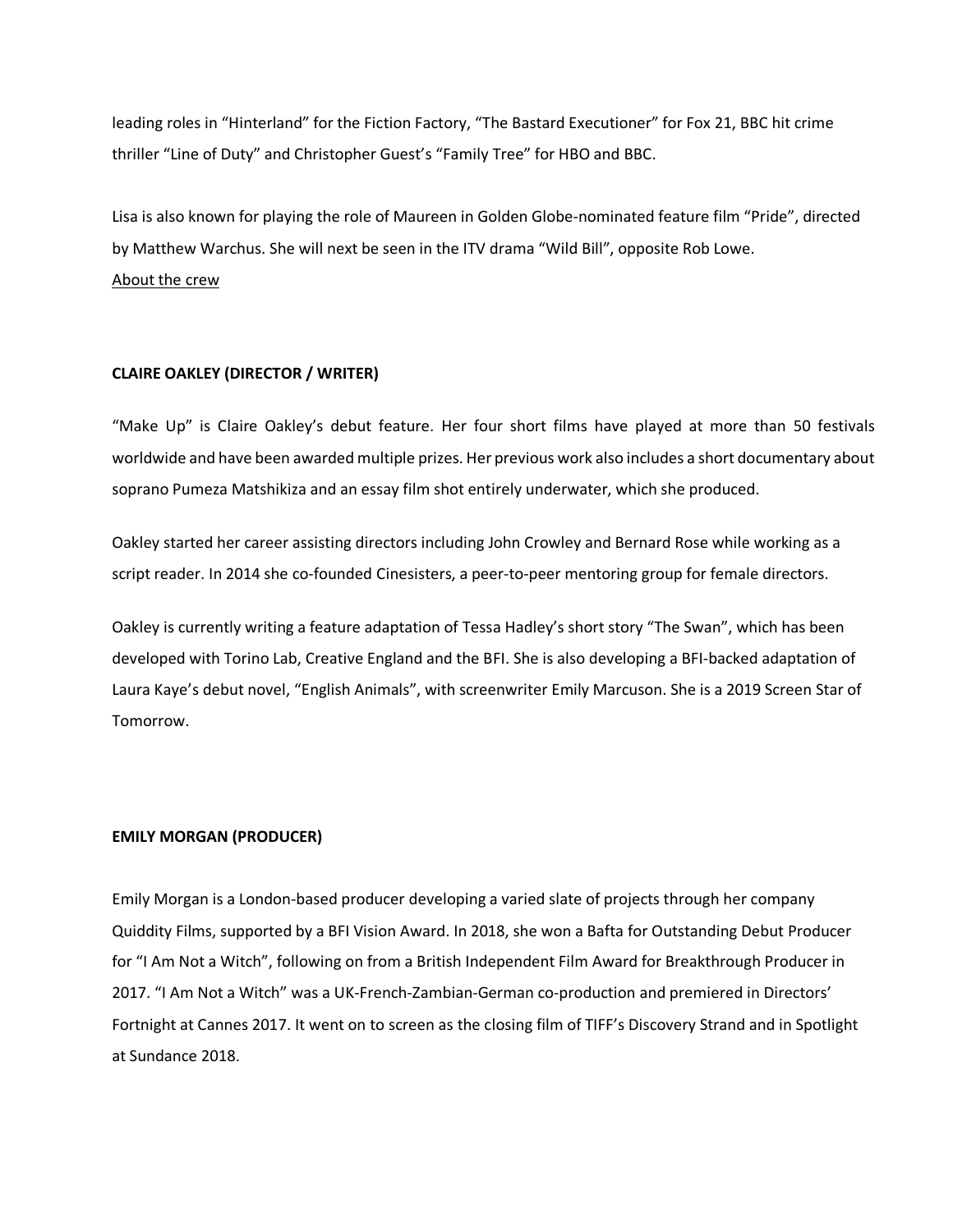Until 2016, Emily was an in-house producer at the independent distributor Soda Pictures, where she worked on releases for the label Soda Film + Art and co-produced "Invention", a feature film and series of art installations by artist filmmaker Mark Lewis set in Brazil, Canada and France. The film premiered at TIFF, alongside exhibitions at the Louvre in Paris, the Bienal de São Paulo and Toronto's Power Plant Gallery.

Emily is a graduate of the National Film and Television School Producing MA and previously worked in distribution for Studio Canal and as a freelancer for companies such as The Bureau, Hot Property Films and Steel Mill Pictures. Her production credits include "Weekend" by Andrew Haigh, "Identicals" by Simon Pummell, "Innocence of Memories" by Grant Gee and "Gozo" by Miranda Bowen. She was featured as a Screen International Star of Tomorrow in 2015 and a Future Leader in 2018.

# **NICK COOKE (DIRECTOR OF PHOTOGRAPHY)**

Nick is known for "Pikadero" which won, amongst other awards, the New Director award at San Sebastián 2015 and the Michael Powell award at Edinburgh 2015, "Butterfly Kisses" which won the Crystal Bear at Berlinale 2017 and Amazon Prime's India/UK co-production "The Hungry". Other projects include the Academy Award-winning animation "Miss Todd" and hugely successful short film "Mass of Men" which won 37 awards.

Nick has shot extensively abroad, in India, Pakistan, Turkey, Dubai, Singapore, Swaziland, Zimbabwe and Kenya, so he is used to working in a variety of languages alongside a number of different cultures and world views.

Starting his career as a camera assistant for the BBC, he was later awarded a Kodak Scholarship which enabled him to study and specialise in cinematography at the National Film and Television School under the tutelage of Brian Tufano BSC and Stuart Harris.

He recently shot director Ben Sharrock's feature "Limbo" for Film 4 and the BFI. He continues to work on a variety of short, experimental and documentary projects. This year, Nick has been shooting comedy TV series "Piss Off, I Love You', directed by Jessie McCormack, and a drama for BBC.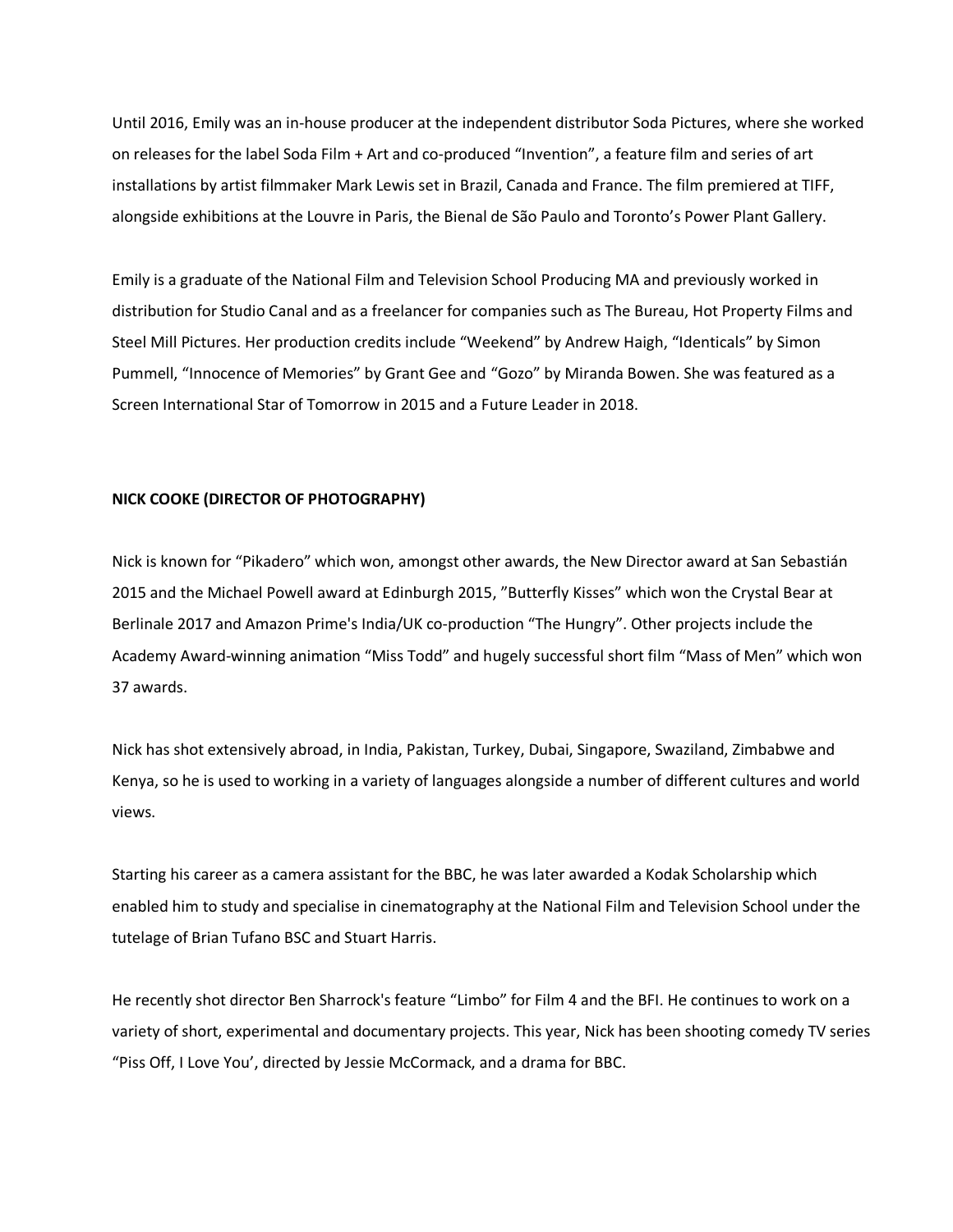#### **SACHA SZWARC (EDITOR)**

Sacha Szwarc is a film & television editor based in London. Born in Los Angeles to a British mother and French father, he lived in America for 18 years before moving to Paris to pursue his passion for cinema.

After completing a BA with honours in Film History & Theory, he left for London and began his career as an assistant editor at Speade, a post-production company for commercials founded by editor Sam Sneade ("Sexy Beast", "Birth"). There he rose to the role of editor and honed his skills on numerous award-winning campaigns, collaborating with experienced directors such as Frank Budgen, Ed Morris & Pedro Martin-Calero.

Sacha has since moved further into film and TV, where he has worked across a diverse range of projects. His credits include such series as Peter Moffat's "The Last Post" (BBC1), David Hare's "Collateral" (BBC2 / Netflix) and Levi Addai's "Dark Money" (BBC1).

## **OLIVIA SCOTT-WEBB (CASTING DIRECTOR)**

Olivia Scott Webb has recently finished working on Joanna Hogg's latest project "The Souvenir", which won the Grand Jury Prize at Sundance in 2019. It stars Tilda Swinton and Tom Burke and introduces Honor Swinton-Byrne as the lead actress.

Prior to that Olivia worked on "The Letter for the King", an eight-part Netflix Original TV series based on the well-loved Dutch novel by Tonke Dragt and produced by Paul Trijbits of FilmWave and Chris Clark ("All the Money in the World").

Further credits include "The Mercy" starring Colin Firth and Rachel Weisz and produced by Blueprint Pictures, "Limehouse Golem", starring Bill Nighy, Douglas Booth and Olivia Cooke and produced by Number 9 Films, and "Crashing" and "Fleabag" series two, both written by and starring the award-winning Phoebe Waller-Bridge. For her work on "Fleabag", Olivia was awarded an Emmy at the 71<sup>st</sup> Awards Ceremony this year.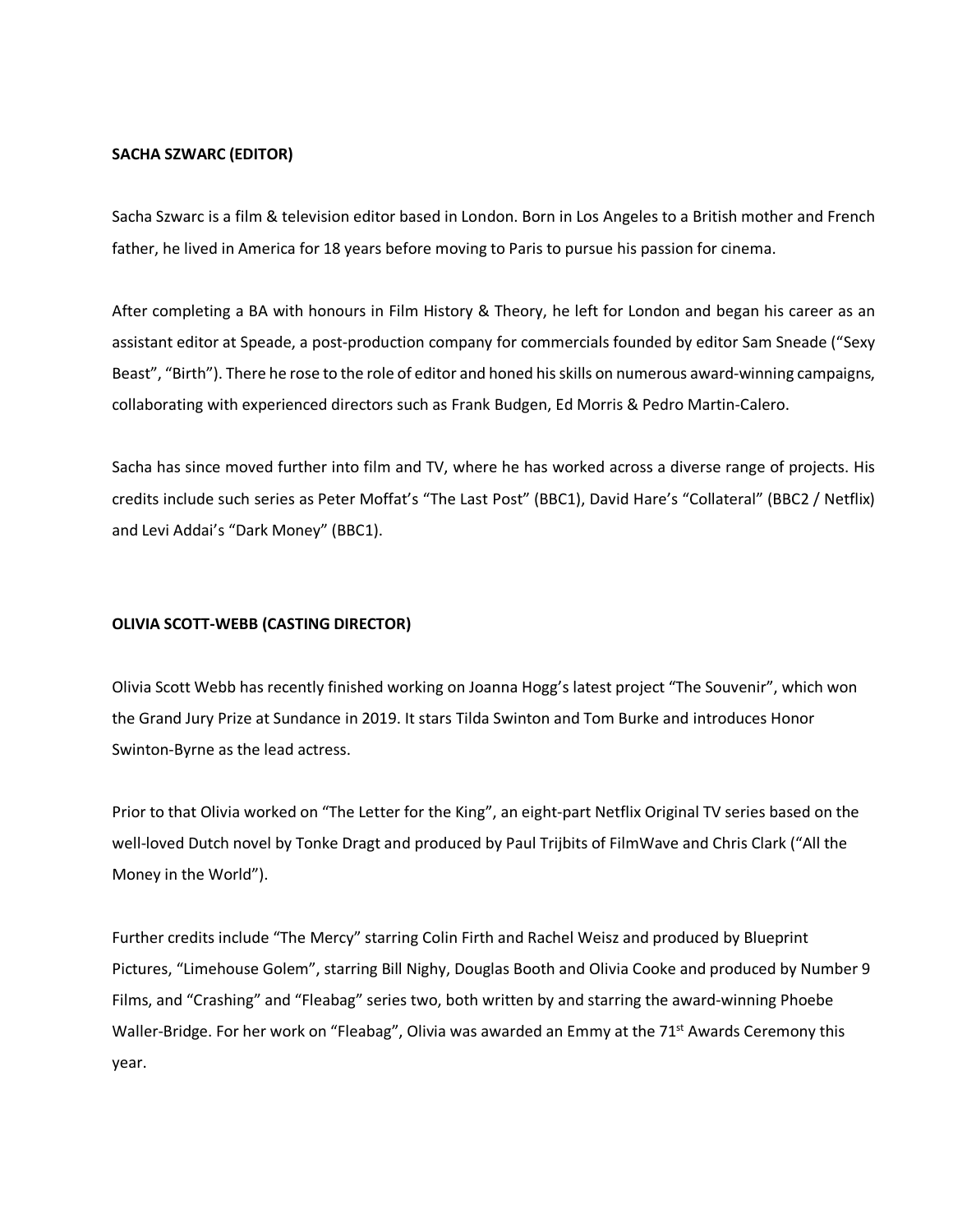Olivia is currently working on another Netflix TV series, a film with Studio Canal and "The Souvenir: Part 2".

#### **BEN SALISBURY (COMPOSER)**

Ivor Novello-winning and Emmy-nominated composer Ben Salisbury is one of the country's leading film and TV composers, with recent credits including Alex Garland's Oscar-winning film "Ex Machina" and "Annihilation", Ben Wheatley's "Free Fire" starring Brie Larson, "Beyonce: Life Is But a Dream", and Netflix's "Black Mirror".

Most recently, Ben has scored the eight-part thriller series "Hanna" for Amazon Studios and NBC Universal, and upcoming feature "Luce", starring Octavia Spencer and Naomi Watts.

His nominations include an Emmy for his 007-influenced music for "The Wildlife On One", and an ASCAP and two World Soundtrack Awards nominations for "Ex Machina". He won Best Music Video Award at The Missoula International Wildlife Film Festival for his score for "Natural Tracks"; and further awards for Natural World-Transylvania at the Montana International Wildlife Film Festival and for Nature's Great Events at the Jackson Hole Wildlife Film Festival.

## **FILIZ THERES-EREL (LINE PRODUCER)**

Filiz-Theres Erel is a Film & Television Production Manager & Line Producer based in London, UK. Born in Austria to an Austrian Mother and a Turkish Father, she lived in Austria for 18 years before moving to London to pursue her passion for cinema.

After completing a BA with honours in Film & Drama at the University of Kent, she left for London and completed 1 year at a London-based Film School. Upon finishing the course, she started her journey in the freelance world and quickly found her way into the production office as a Production Assistant on her first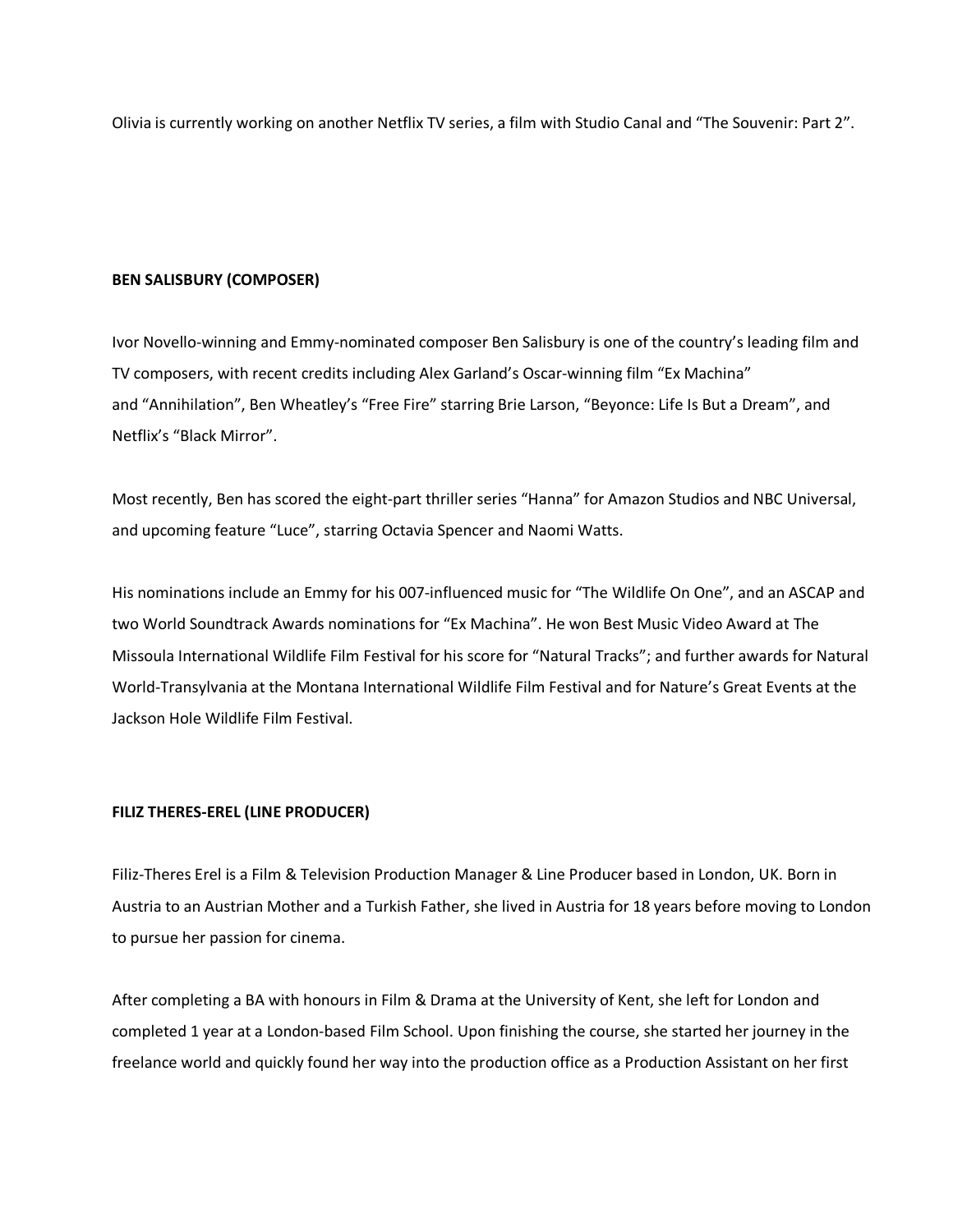Feature Film ("Still Life"). This was followed by a fast progression from Production Coordinator to Production Manager and recently, Line Producer on a diverse range of projects.

Joanna's projects include, "Miss you Already", "Free Fire", "Teen Spirit", "How to Build a Girl".

# **SOFIA STOCCO (PRODUCTION DESIGNER)**

Production designer Sofia is known for her work in independent British film. Twice nominated for design awards, her recent work includes "Monster", selected at Cannes Frontières Co-Production Market for feature development, "Orgy", being developed for a TV series with Clerkenwell Films and the BBC, and "The Isle", which has been released in cinemas in the US and the UK.

Sofia's early influences were contemporary dance and theatre. Movement, art and visual narrative provided the basis for her development as she won scholarships at the Prague film school and then Central St Martins.

Sofia is committed to homegrown independent British cinema and has worked with young filmmakers across the British Isles. Her work particularly focuses on dramas, period films, adaptations and stylised comedies.

Alongside her design work, Sofia is passionate about supporting women in film, including those behind the camera. She has worked on many incredible projects led by women including, most recently, "A Battle of Waterloo" for the Bumble and Female Film Force initiative, a film that explores the lives of secret female soldiers in the British Army in 1815.

## **HOLLY SMART (COSTUME DESIGNER)**

Holly began her career working in several costume department positions under prestigious designers such as Jane Petrie, Annie Hardinge, Odile Dicks-Mireaux and Keith Madden. Credits include various episodes of "Black Mirror", "'71" with Jack O'Connell, the second series of "The Crown", and "Denial" with Rachel Weisz. She stepped up to work as Assistant Costume Designer to Jane Petrie on "Suffragette" starring Carey Mulligan, Helena Bonham Carter and Ben Whishaw and "Genius" with Colin Firth, Nicole Kidman and Jude Law.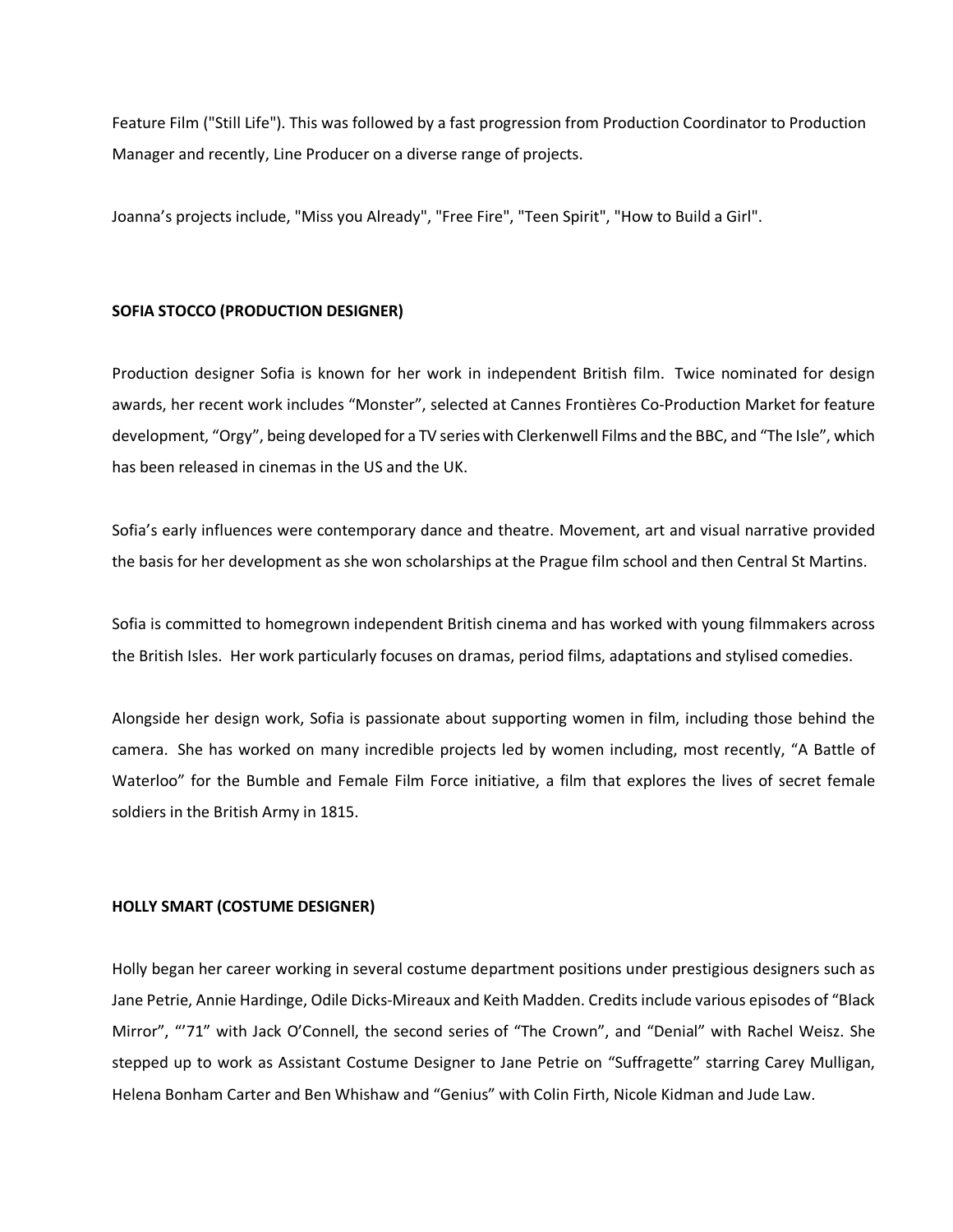Holly's first feature as a designer was "The Pass", directed by Ben A. Williams, produced by Duncan Kenworthy, with Russell Tovey and Arinze Kene, followed by short films including "How (Not) to Rob a Train" with actress/director Anna Maguire and "Pregnant Pause" with director Alice Seabright and Faye Gilbert's "Zero", a Microwave film for BBC Films and the BFI.

In 2018 she designed Shola Amoo's "The Last Tree", produced by Myf Hopins for the BFI, which was selected for 2019 Sundance Film Festival.

Holly's last credit is Romola Garai's directorial feature debut "Amulet", produced by Matthew James Wilkinson and starring Imelda Staunton, Carla Juri and Alex Secareanu.

# **ADELE FIRTH (HAIR & MAKE-UP DESIGNER)**

Born and brought up in West Yorkshire, Adele trained as a hairdresser for nine years from the age of fifteen, gaining a number of qualifications within this time as well as competing in many international hairstyling competitions across the UK.

She went on to do a make-up course at York College and, from an initial on-set work experience placement on the long-running soap opera *Emmerdale* as part of her course, she has gone on to work on many television productions. Starting out on a Make-up Artist and Hairstylist on shows including *Life on Mars*, *Cranford* and *Great Expectations*, Adele then worked as a Makeup Supervisor on *The Paradise*, *Raised by Wolves* and the phenomenally successful *Downton Abbey*, for which she won two Emmy Awards.

As a Hair & Make-up Designer in her own right Adele has designed shows including *Free Reign* – nominated for a Daytime Emmy Award for Outstanding Hairstyling – *Time Wasters*, *Enterprice* and the upcoming *Anne*, starring Maxine Peake, for World Productions and ITV. Adele is currently designing a BBC One drama called*Life*, for Drama Republic.

## **ANIA PRZYGODA (SOUND DESIGNER)**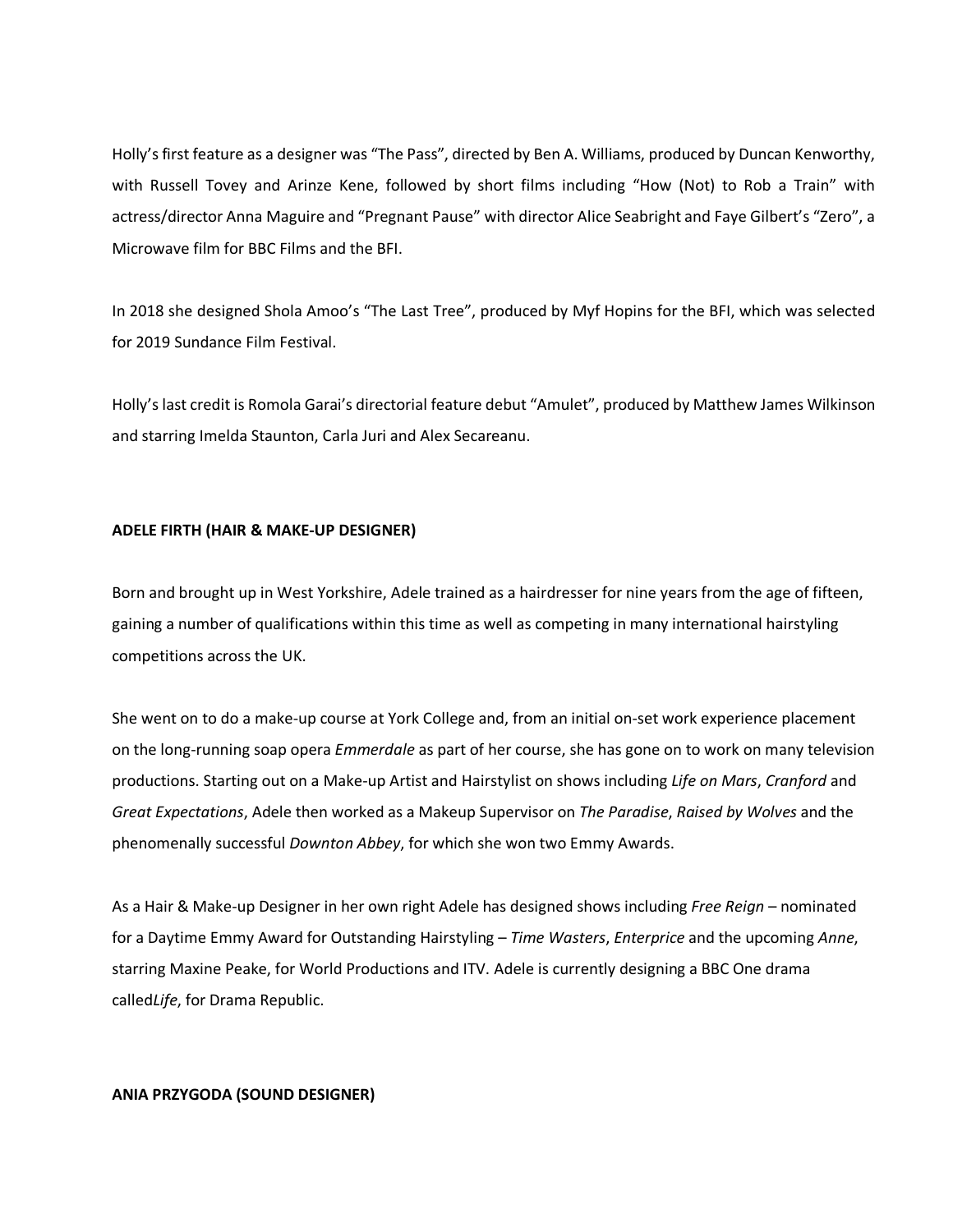Ania Przygoda is an award-winning sound editor. She won Best Sound Designer at Underwire Film Festival 2014 and was nominated for the prestigious Verna Fields Golden Reel awarded by Motion Picture Sound Editors association in Los Angeles.

She was a sound effects editor on "I Am Not a Witch" by Rungano Nyoni, which premiered at the Cannes Film Festival in 2018, and a feature documentary, "Almost Heaven", by Carol Salter, which had its world premiere in the Official Selection at Berlinale 2017.

In 2015, "Pikadero", a feature she has worked on, premiered in the New Directors competition at San Sebastián International Film Festival. In the same year, "Dancing in Circles", a short she worked on the year before, won a Bafta Cymru.

Ania graduated with an MA in Sound Design for Film and Television from the National Film and Television School in the UK.

She has worked as a sound designer, sound editor and dubbing mixer on numerous films both shorts and features. She has also worked on commercials for Dr. Martens and Vice.

# **SARA LIMA (PRODUCTION SOUND MIXER)**

Sara Lima is a London-based sound recordist and production sound mixer working in feature films as well as in documentaries.

Recently, she has been doing location sound for a new feature documentary about autistic children, based on the book "The Reason I Jump". Prior to that, she worked on Emily Harris feature "Carmilla", in addition to Simon Baker's drama, "90 Minutes".

Sara has worked in many places around the world and has experience of shooting in Brazil, China, Cuba, Estonia, France, Ghana, Greece, India, Ireland, Italy, Jordan, N. Ireland, Norway, Peru, Poland, Qatar, Sierra Leone, Switzerland, UAE (Dubai), USA, UK.